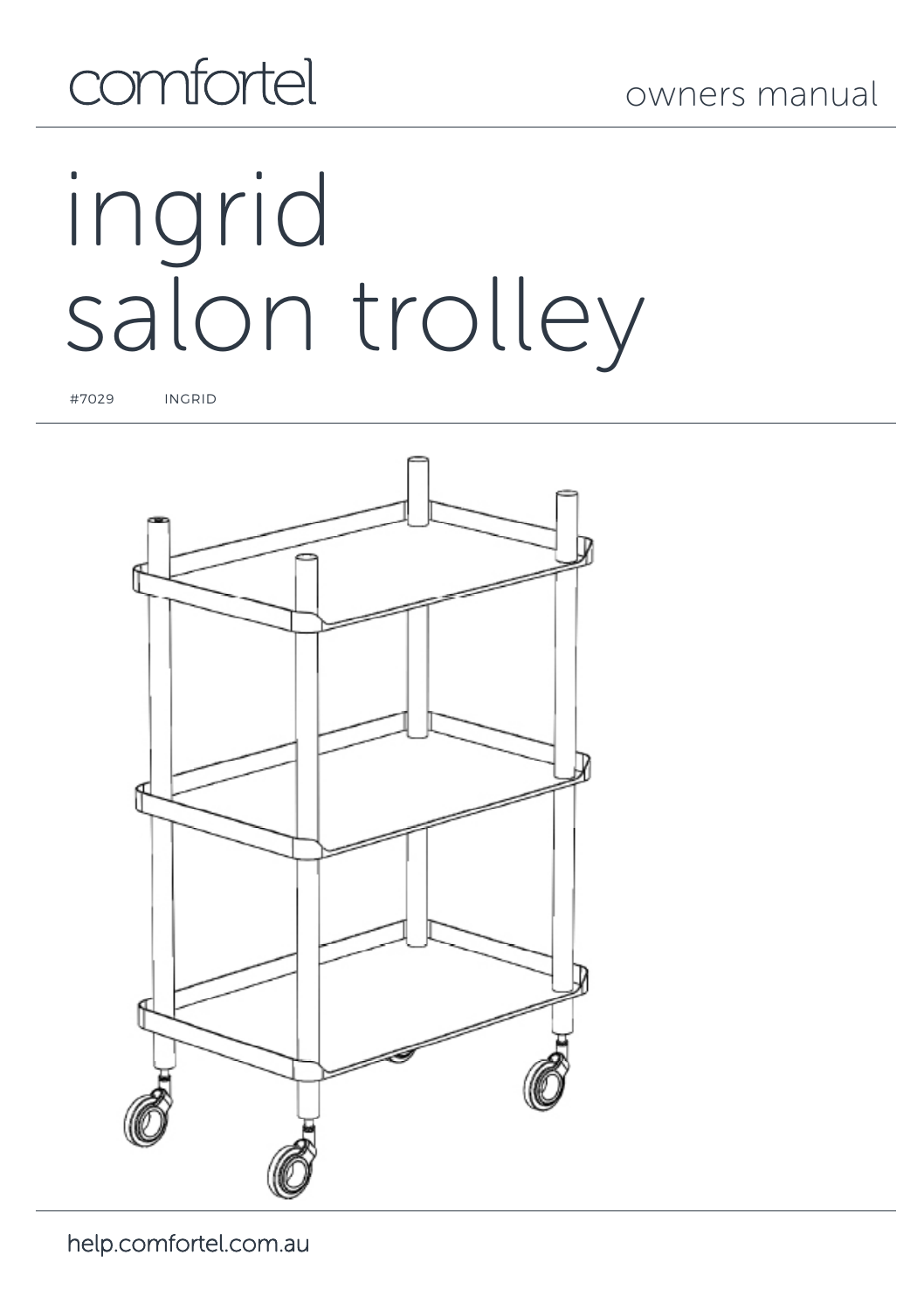#### GENERAL SAFETY

- 1. Read carefully and keep these instructions in a safe place.
- 2. Use this product only for its intended function and do not use attachments not recommended by the manufacturer.
- 3. Do not use outdoors.

#### GET STARTED

#### INGRID

Salon Trolley

Material: White Steel Frame, Metal Shelves Wheels: 75mm (3") Smooth Rolling Wheels







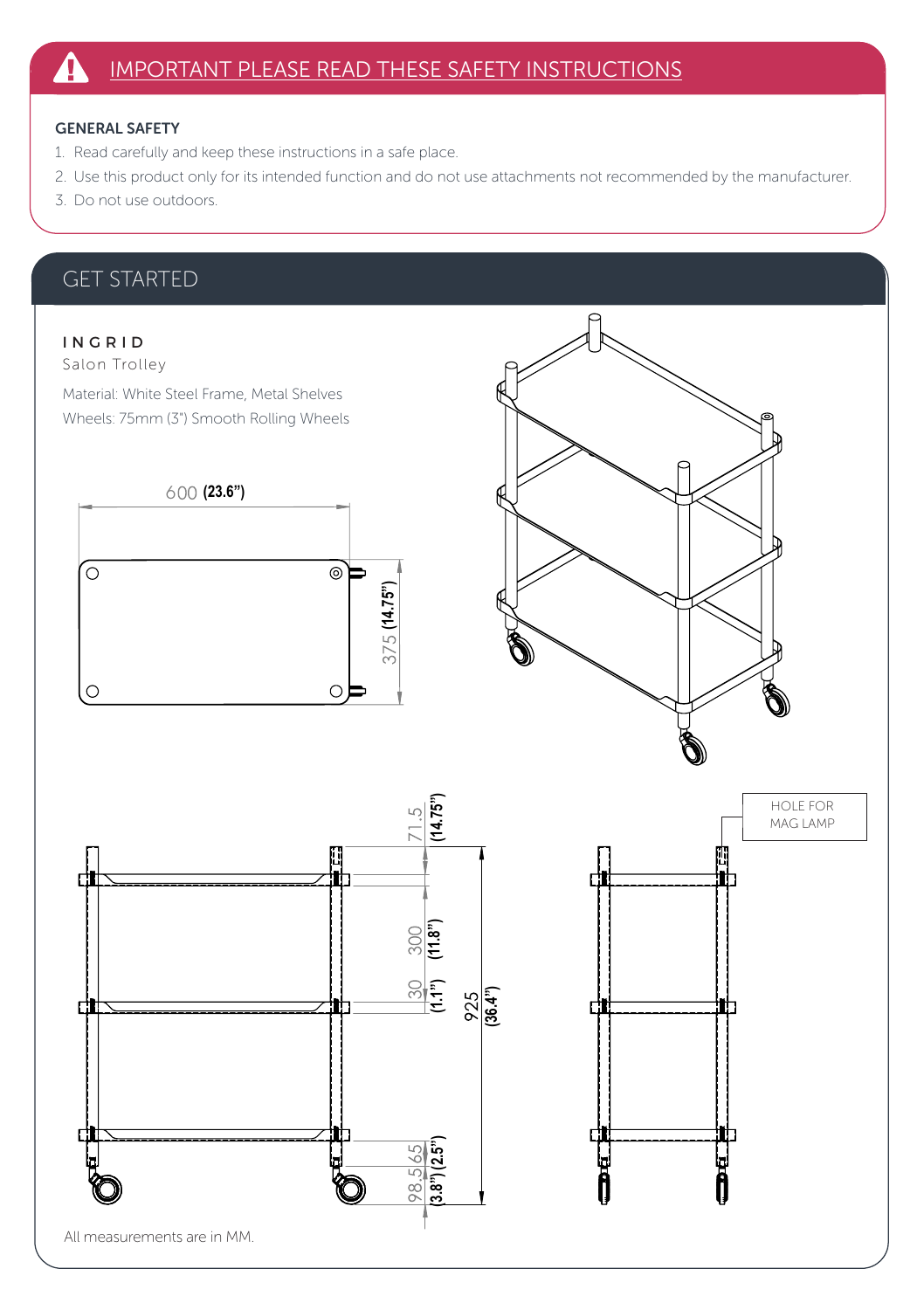### INSTALLATION & ASSEMBLY